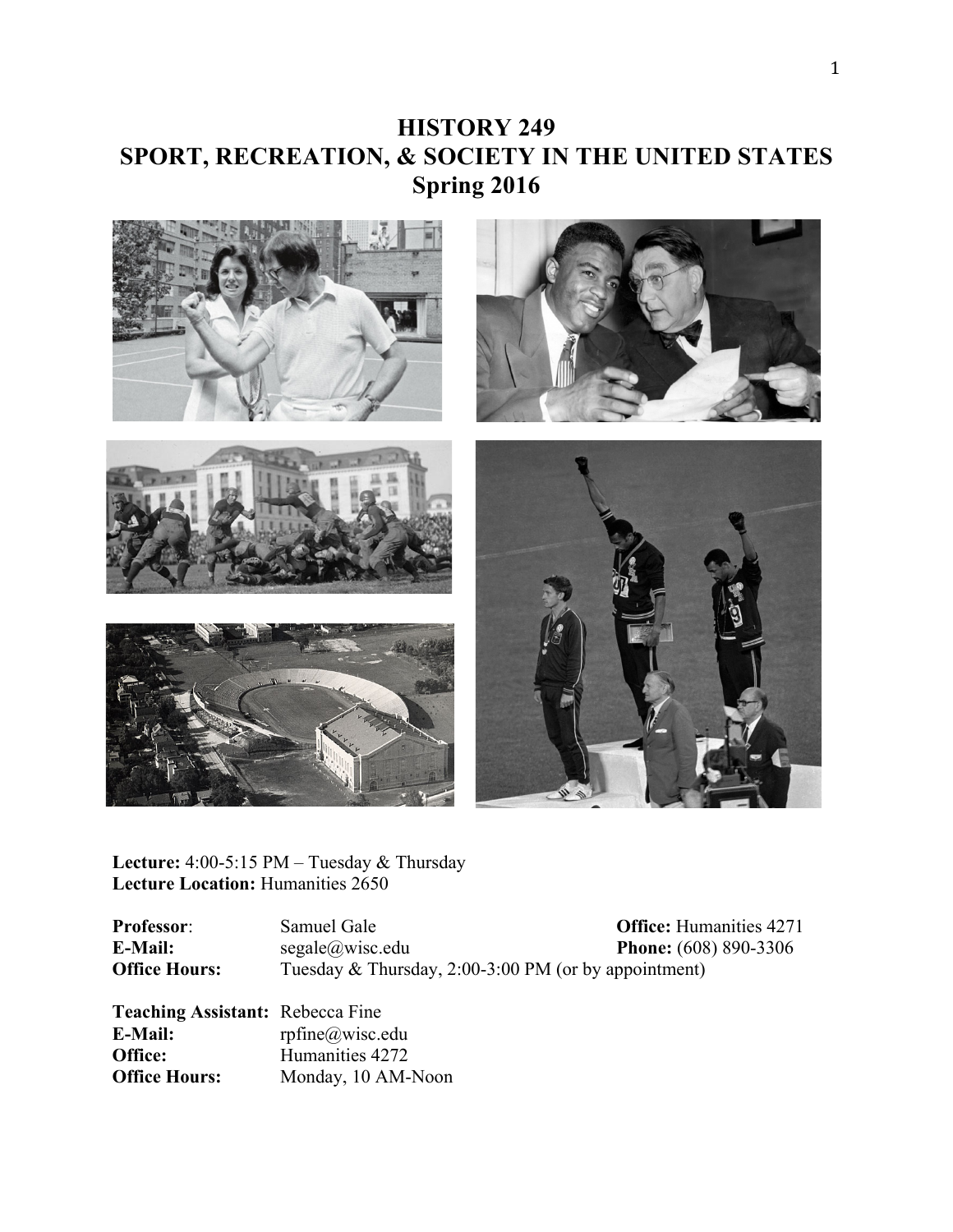#### **COURSE OVERVIEW AND GOALS**

Sports, for most Americans, factor into their everyday lives, whether it's through playing, or watching games. Yet, as much as we often view sports as a form of entertainment that distracts us from reality, issues such as conflict between players and team owners, contentious debate over public financing for new stadiums, the lack of racial diversity throughout professional sports rosters, and the rising concern over the violent repercussions of sports, both on and off the field, demonstrates that we cannot separate sports from major social, political, economic and racial issues. This course, thus, will illuminate how the rise and growth of sports since the Civil War has reflected and shaped broader trends in American social, racial, economic, and political history. Students will engage in difficult, and at times contentious, debates about popular sports' relationship to American capitalism, liberalism, urban development, and racial, gender, and social movements. Finally, students will wrestle with the underlying issues of race, gender, class, and politics in relationship to sports since the Civil War. Above all, this course will spark newfound curiosity in students who will reevaluate many of the games they play and watch in the future.

To better understand how sports play a central role in shaping and reflecting these broader trends, students will read and engage with a variety of texts from both historians and the actors who debated the issues we will discuss in real-time. Through these readings, documentary films, informative lectures, and engaging in-class discussions, students should be able to demonstrate how and why major social, economic, racial, and political changes have occurred in American sports history during the past 150 years.

#### **REQUIRED READING**

- Warren Goldstein, *Playing for Keeps: A History of Early Baseball*, 2<sup>nd</sup> Edition, Ithaca, New York: Cornell University Press, 2009.
- Michael Lenehan, *Ramblers: Loyola Chicago 1963 – The Team That Changed the Color of College Basketball,* Evanston, Illinois: Agate Midway, 2013.
- Michael Oriard, *Bowled Over: Big-Time College Football from the Sixties to the BCS Era,* Chapel Hill, North Carolina: University of North Carolina Press, 2009.
- Steven Riess, *Major Problems in American Sports History*, 2<sup>nd</sup> Edition, Stamford, Connecticut: Cengage Learning, 2015.

In addition to these larger historical works, each week, students will also read a few primary documents from the era. These works are from the actors who shaped the events that historians subsequently analyzed. When reading these documents, students should pay attention to how these statements reflect broader social, economic, and political attitudes and how they challenge or complement larger conceptions of history. Students will also watch a few short films and documentaries as well. **These assigned readings/films are available as a course reader available for purchase through the Social Science Copy Center at Sewell Hall, Room 6120 and online through the Learn@UW page**.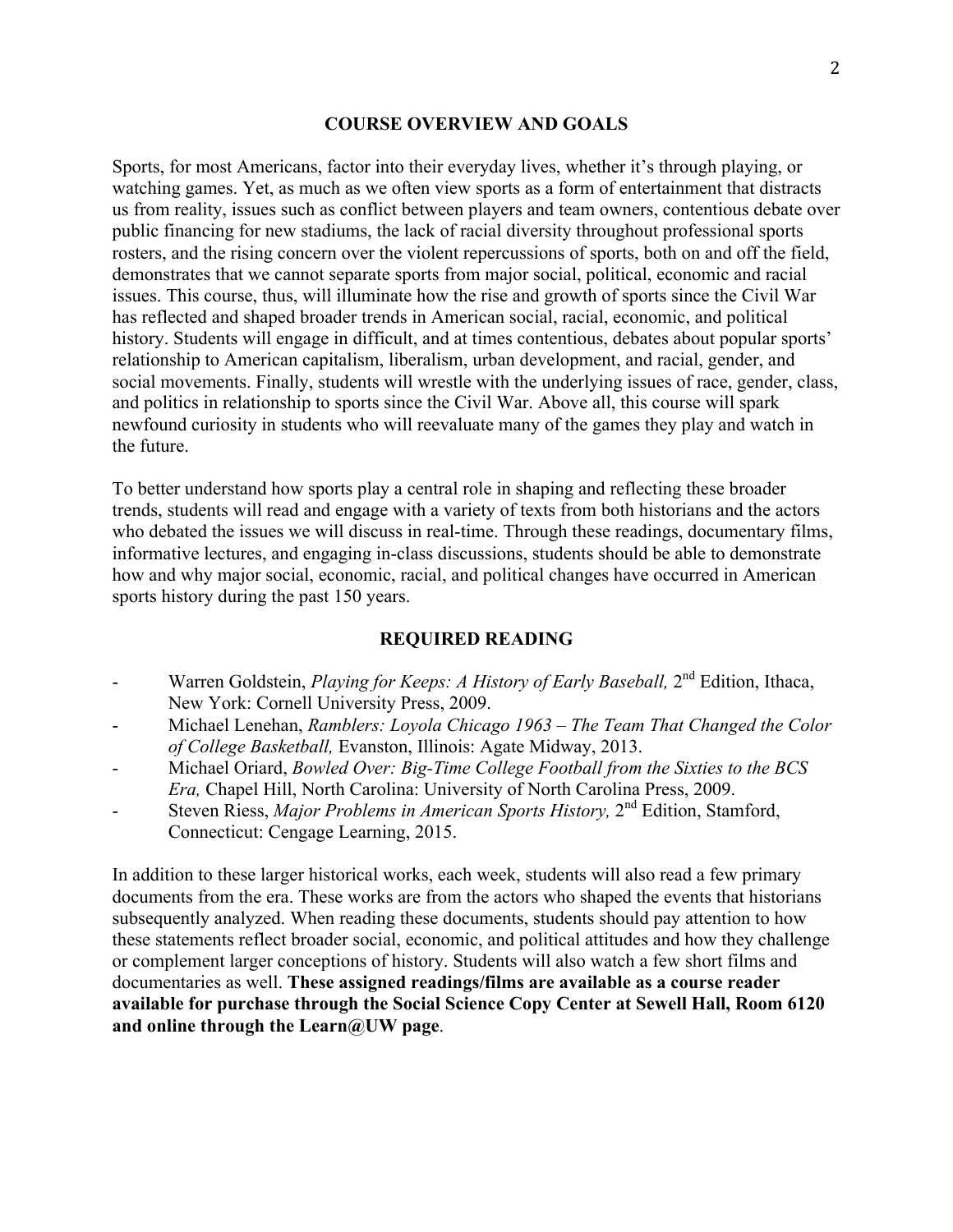### **GRADING, COURSE REQUIREMENTS, AND ESSENTIAL INFORMATION**

#### **Grading Breakdown**

- **20%:** Class Attendance & Participation
- **20%:** Essay #1 (Due Week 9)
- **20%:** Essay #2 (Due Week 15)
- **20%:** Midterm (Week 7)
- **20%:** Final Exam (May 9, 2:45-4:45 PM)

### **Class Attendance & Participation (20%)**

Students are required to attend EVERY scheduled class. Excused absences for illness, injuries and authorized college events, or other legitimate reasons, such as funerals, require documentation. You must also contact your teaching assistant AT LEAST 24 hours in advance of any absence. In order to achieve a full participation grade, you MUST come to each scheduled class having read the assigned material and be an active contributor to discussion. Simply attending will lead to a diminished grade. This grade may also include additional section-related assignments created by your teaching assistant at their discretion.

#### **Essays (20% each)**

All work must be handed in hard copy at the beginning of class the day it is due. Late work WILL result in automatic penalties and deductions. Assignments received late will be deducted one full letter grade for each day it is late. (Anything received after the official deadline is "one day" late. Anything submitted 24 hours after that point is "two days" late, etc.) **WE WILL NOT ACCEPT WORK VIA EMAIL.** All written assignments should be typed, double-spaced in 12 point, Times New Roman font, with 1-inch margins and printed single-sided. Any papers that deviate from this format will be docked **3 points** from their total score. Papers should be carefully edited, reviewed, and free of grammatical errors.

#### **Exams (20% each)**

The structure for the midterm and final exam will be identical. They will consist of a short essay, a longer essay, and a series of terms you must briefly identify. The final exam will NOT be cumulative, but rather will test you on material discussed after the midterm.

#### **Classroom Environment**

I, along with your teaching assistant, are committed to making this classroom a **safe space** for different attitudes, perspectives and considerations of the material we encounter. We need your active support – where you are courteous and respectful of your fellow students – in order for this to occur. We are going to disagree throughout this course; informed debate is what makes this course so valuable and exciting! But this means that students (and instructors) need to express themselves in a civil manner. It is essential that everyone be sensitive to issues of gender, race, class, age, class, ability, and religion. If any questions or concerns arise regarding issues of equity, diversity, and/or discrimination, do not hesitate to see me or the Dean of Students in the Division of Student Life (http://www.students.wisc.edu/). Information on official university policy concerning these issues is available through the UW-Madison Office of Equity and Diversity (http://www.oed.wisc.edu/).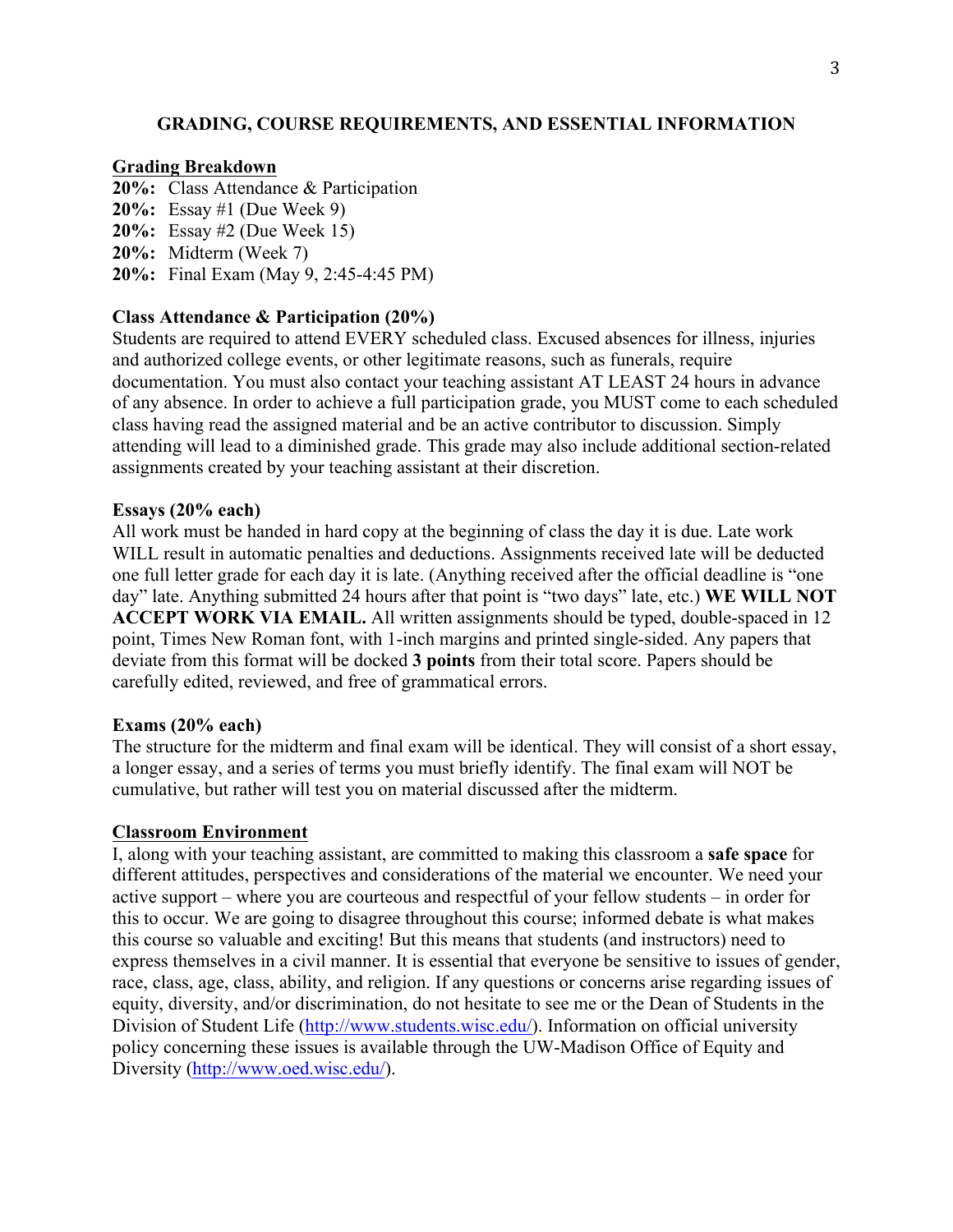**Academic Honesty** This is very straightforward, and you should be familiar with UW's policies on this subject. In essence, any work submitted that is supposed to be yours, is yours – not a group effort, plagiarism, or something cribbed off the net. If you are using thoughts from a book or article, they should be appropriately referenced or footnoted, likewise direct quotes. I advise you to err on the side of caution and cite your references. If you have questions about how to do this please see me or your teaching assistant. **Any student caught plagiarizing will receive a zero for the assignment or exam and will be reported for academic misconduct**.

### **E-Mail Policy**

Please feel free to e-mail me throughout the semester with your questions, concerns, or ideas pertaining to the material. That said, *please do not e-mail me questions that can be answered by the syllabus or with minimal effort on your part*. (I won't answer them.) I will check my e-mail throughout the day and will do my very best to respond within 24 hours.

### **In-Class Use of Technology**

Use of labtops, cell phones, tablets, or other electronic devices in lecture or discussion sections is strictly PROHIBITED\* Numerous studies have shown that students who use electronic devices to take notes retain less information than those that do so by hand. More importantly, when used during lecture, electronic devices, without fail, ultimately serve to distract those around you. So please be courteous and respectful of the classroom environment we are trying to create by not using your electronic devices during class. If you insist on using your device, I or your teaching assistant will ask you to leave class immediately and your participation grade will suffer as a result.

*\* (Of course, accommodations will be made for students who require in-class use of electronic devices for reasons documented by the McBurney Center. Please see me within the first 2 weeks of the semester to arrange the appropriate course of action)*

### **Accommodations**

For concerns related to accommodations for students with disabilities, please see me and/or visit the UW McBurney Disability Resource Center Site (http://www.mcburney.wisc.edu).

### **Grading Scale**

| A  | $=$ | 92.5-100  |
|----|-----|-----------|
| AB | $=$ | 87.5-92.4 |
| B  | =   | 82.5-87.4 |
| BC | $=$ | 77.5-82.4 |
| C  | $=$ | 70-77.4   |
| D  | $=$ | 60-69     |
| F  | $=$ | Below 60  |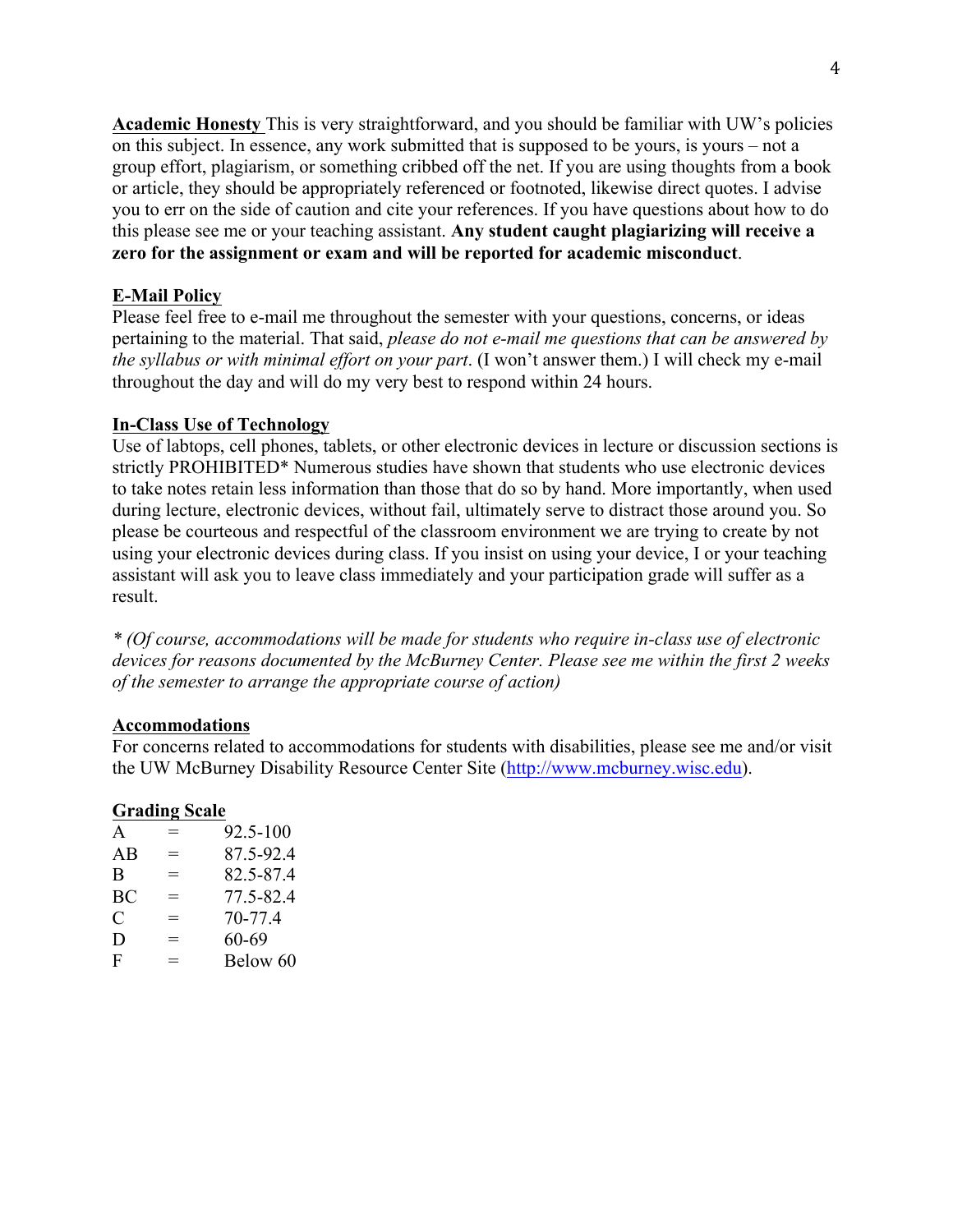### **SCHEDULE AND ASSIGNMENTS**

**\*\*\****Changes to the syllabus and lecture schedule may occur. It is the student's responsibility to remain informed to any announcements that may alter the syllabus. \*\*\**

### **Week 1, Jan. 19, 21, & 26 – American Sporting Culture to the Civil War**

Reading due in sections Jan. 25 (Mon.) & 26 (Tues.)

*Secondary Sources:*

- Timothy Breen, "The Cultural Significance of Gambling Among the Gentry of Virginia," (in Riess, 36-43).
- Elliott Gorn, "The Social Significance of Gouging in the Southern Backcountry," (in Riess, 64-72).
- Warren Goldstein, *Playing for Keeps,* Prologue, Chapters 1-2.

*Primary Sources:* 

- "King James I Identifies Lawful Sports in England, 1618" (in Riess, 27-29).
- "Restrictive Sabbath Statutes of Colonial Massachusetts" (in Riess, 29).
- "Horace Greeley Decries the Slaughter of Boxer Thomas McCoy, 1842" (in Riess, 55- 58).
- "The *New York Herald* Reports on 'The Great Contest: Fashion *v*. Peytona,' 1845" (in Riess, 59-62).

## **Week 2, Jan. 28 & Feb. 2 – The Ideal Athlete: Sport, Class, & Manhood in 19th Century-U.S.**

Reading due in sections Feb. 1 (Mon.) & 2 (Tues.)

#### *Secondary Sources*

- Warren Goldstein, *Playing for Keeps,* Chapters 3-5.

### *Primary Sources*

- "Catharine Beecher Criticizes Women's Frailty and Recommends What Should be Done About It, 1855" (in Riess, 91-93).
- "The *Spirit of the Times* Examines the Founding of the New York Athletic Club, 1868" (in Riess, 98).
- "Coach Walter Camp on Sportsmanship, 1893," (in Riess, 120-122).
- "Henry Beach Needham Decries the Professionalization of College Athletes, 1905" (in Riess, 124-126).
- Theodore Roosevelt, "The Strenuous Life," Speech, April 10, 1899 (Course Reader/Available Online).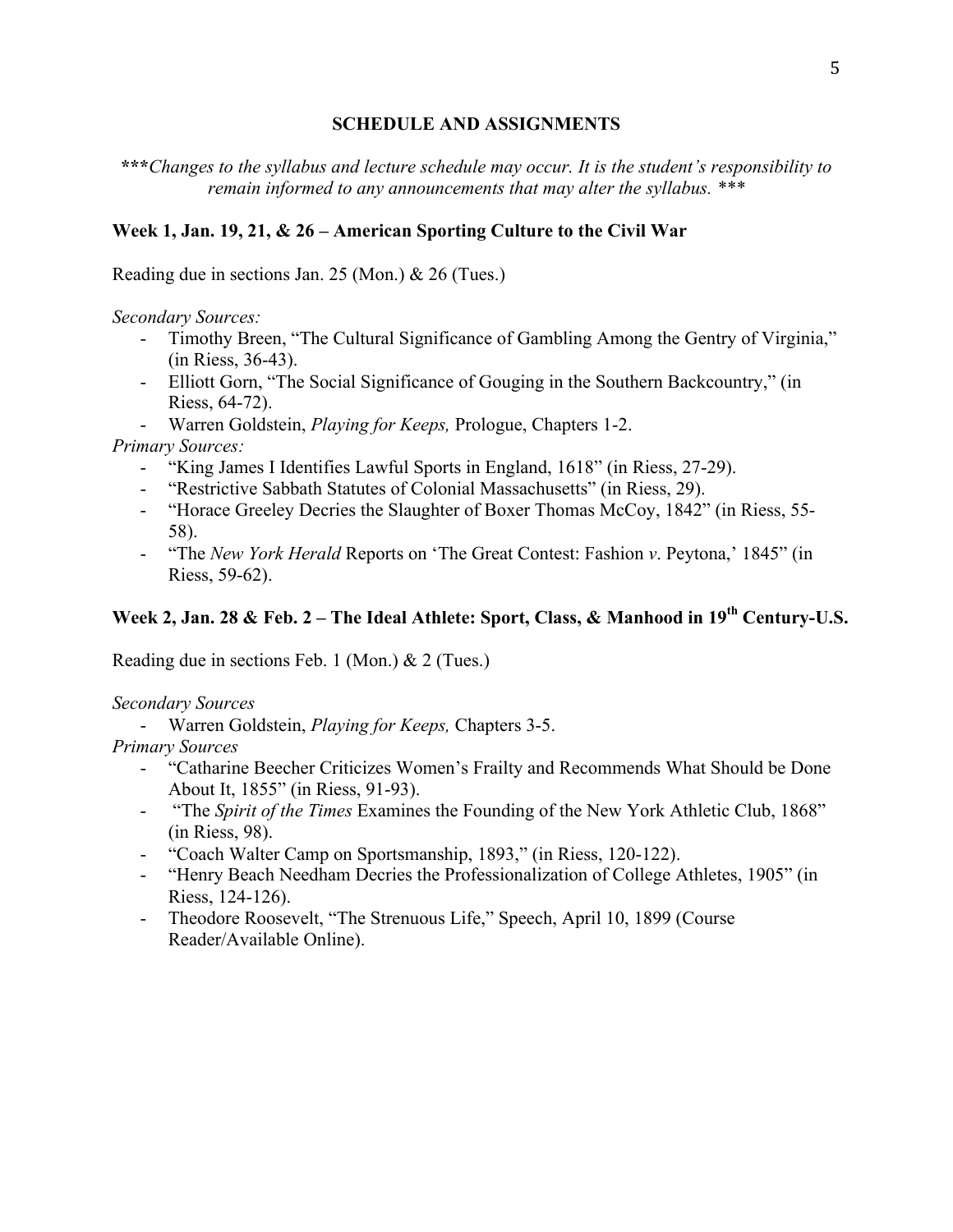## **Week 3, Feb. 4 & 9 – Sports and the American City in at the Turn of the 20th Century**

Reading due in sections Feb. 8 (Mon.) & 9 (Tues.)

*Secondary Sources*

- S.W. Pope, "Amateurism: The Invention of an Athletic Tradition," in *Patriotic Games: Sporting Traditions in the American Imagination*, 18-34 (Course Reader/Available Online).
- Stephen Hardy, "Urbanization and the Rise of Sport" (in Riess, 8-14).
- Steven A. Reiss, "Professional Sports and New York's Tammany Machine, 1890-1920," (in Riess, 164-173).
- Warren Goldstein, *Playing for Keeps*, Chapters 6-8, Epilogue.

*Primary Sources*

- "The *New York Times* Evaluates the Accessibility and Utility of Central Park, 1873- 1875" (in Riess, 149-150).
- "The *New York Times* Lauds Baseball and Community Pride, 1888" (in Riess, 150-152).
- "The *New York Times* Considers Madison Square Garden as a Civic Institution, 1900" (in Riess, 152-153).
- "Mayor Quincy of Boston Supports Municipal Swimming Pools, 1898," (in Riess, 153- 155).

## **Week 4, Feb. 11 & 16 – Jack Johnson & Jim Crow – Race & Sport in the Early 20th Century**

Reading due in sections Feb. 15 (Mon.) & 16 (Tues.)

*Secondary Sources*

- Gail Bederman, "Remaking Manhood Through Race and 'Civilization': The 1910 Jefferies-Johnson Fight and Its Impact," (in Riess, 289-296).
- Rob Ruck, "Sport and Black Pittsburgh, 1900-1930," in *Sandlot Seasons: Sport in Black Pittsburgh,* 8-39 (Course Reader/Available Online).

*Primary Sources*

- "The *Outlook's* Dismay with Indian Sportsman Jim Thorpe and Forfeiture of his Olympic Medals," (in Riess, 279-281).
- "Prejudice Against African-American Ballplayers in the St. Louis *Post-Dispatch,"* (in Riess, 281-282).
- "The Chicago Commission on Race Relations Examines Racial Contacts in Recreation in the Late 1910s," (in Riess, 283-285).
- W. Montague Cobb (1936): "Is There a Connection Between Race and Speed?" (in Riess, 286-289).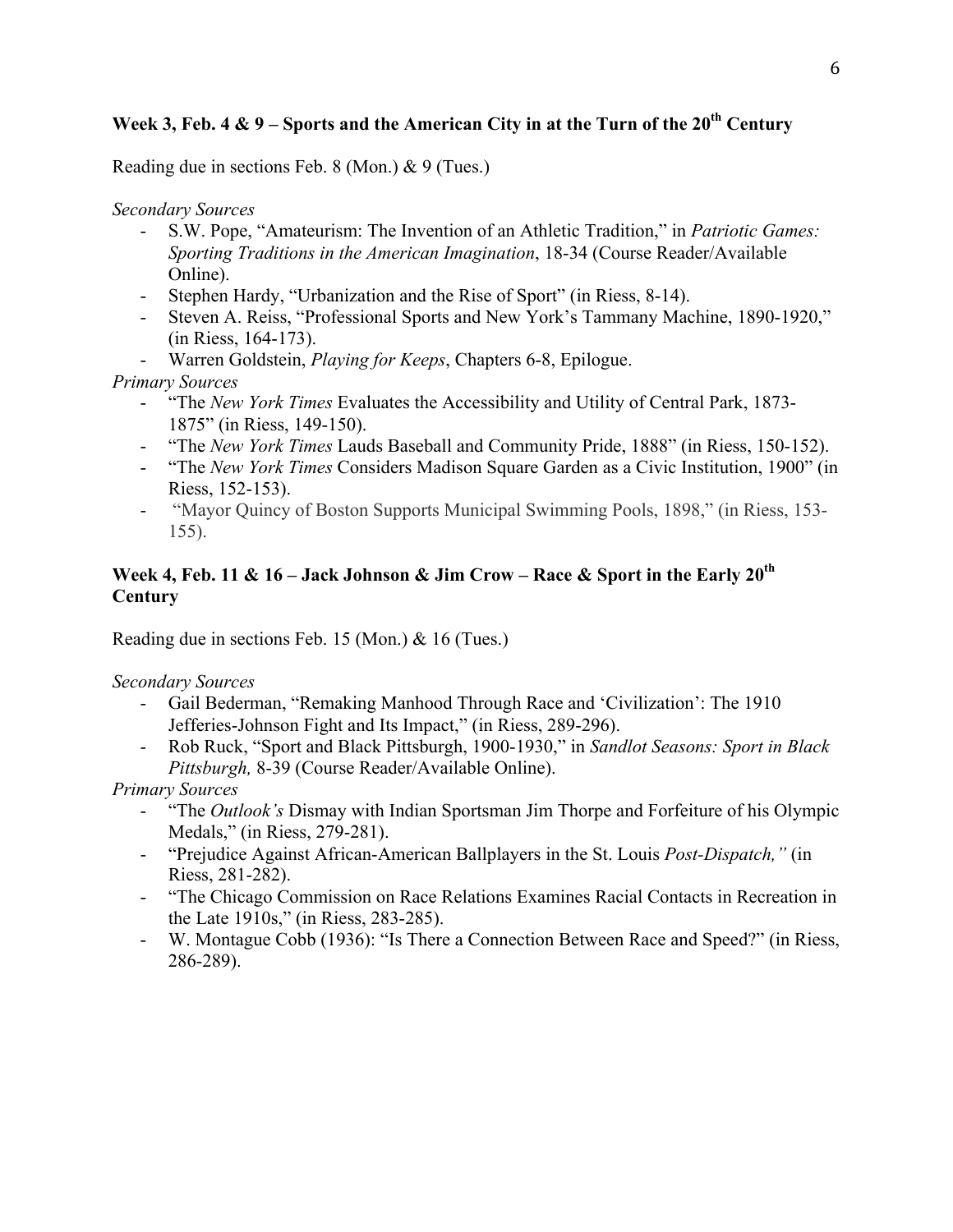# **Week 5, Feb. 18 & 23 – Gendered Play – Sport and Womanhood in the Early 20th Century**

Reading due in sections Feb. 22 (Mon.) & 23 (Tues.)

## *Secondary Sources*

- Susan Cahn, "Grass-Roots Growth and Sexual Sensation in the Flapper Era," in *Coming on Strong: Gender and Sexuality in Twentieth-Century Women's Sport*, 31-54 (Course Reader/Available Online).
- Rita Liberti, "Sport and Image Among African American College Women in the 1920s and 1930s," (in Riess, 267-275).

## *Primary Sources*

- "Anne O'Hagan Describes the Athletic American Girl, 1901" (in Riess, 248-251).
- "Senda Berenson Asserts the Value of Adapted Women's Basketball, 1901" (in Riess, 251-254).
- "Dr. Dudley A. Sargent Asks, 'Are Athletics Making Girls Masculine?', 1912" (in Riess, 254-256).

## **Week 6, Feb. 25 & Mar. 1 – Olympic Dreams & Athletic Heroes – Sports as Big Business in the Early 20th Century**

Reading due in sections Feb. 29 (Mon.) & Mar. 1 (Tues.)

*Secondary Sources*

- Guy Reel, "Richard Fox and the Modernization of the Squared Circle in the Late Nineteenth Century" (in Riess, 225-234).
- Dominic J. Capeci, Jr. and Martha Wilkerson, "Joe Louis, African American Hero and American Hero" (in Riess, 332-341).

## *Primary Sources*

- "John Montgomery Ward Asks, 'Is the Baseball Player a Chattel?' " (in Riess, 208-210).
- "Supreme Court Justice Oliver Wendell Homes, Jr., Explains Why Baseball Is Not Subject to Antitrust Laws, 1922" (in Riess, 215-216).
- "Babe Ruth, the New American Sports Hero" (in Riess, 318-320).

## **Week 7, Mar. 3 & 8 – New Deal, New Recreations – Sports During the Great Depression**

## **\*\*\*** *In-class Midterm will be held during lecture Thursday, March 3\*\*\**

Reading due in sections Mar. 7 (Mon.) & 8 (Tues.)

## *Secondary Sources*

- Susan Cayleff, "Babe Didrikson Zaharias: The 'Texas Tomboy,'" (in Riess, 326-331).
- Brad Austin, "Protecting Athletics and the American War Defenses of Intercollegiate Athletics at Ohio State and Across the Big Ten During the Great Depression," *Journal of Sport History,* 247-270 (Course Reader/Available Online).
- Begin reading Michael Lenehan, *Ramblers,* 1-48.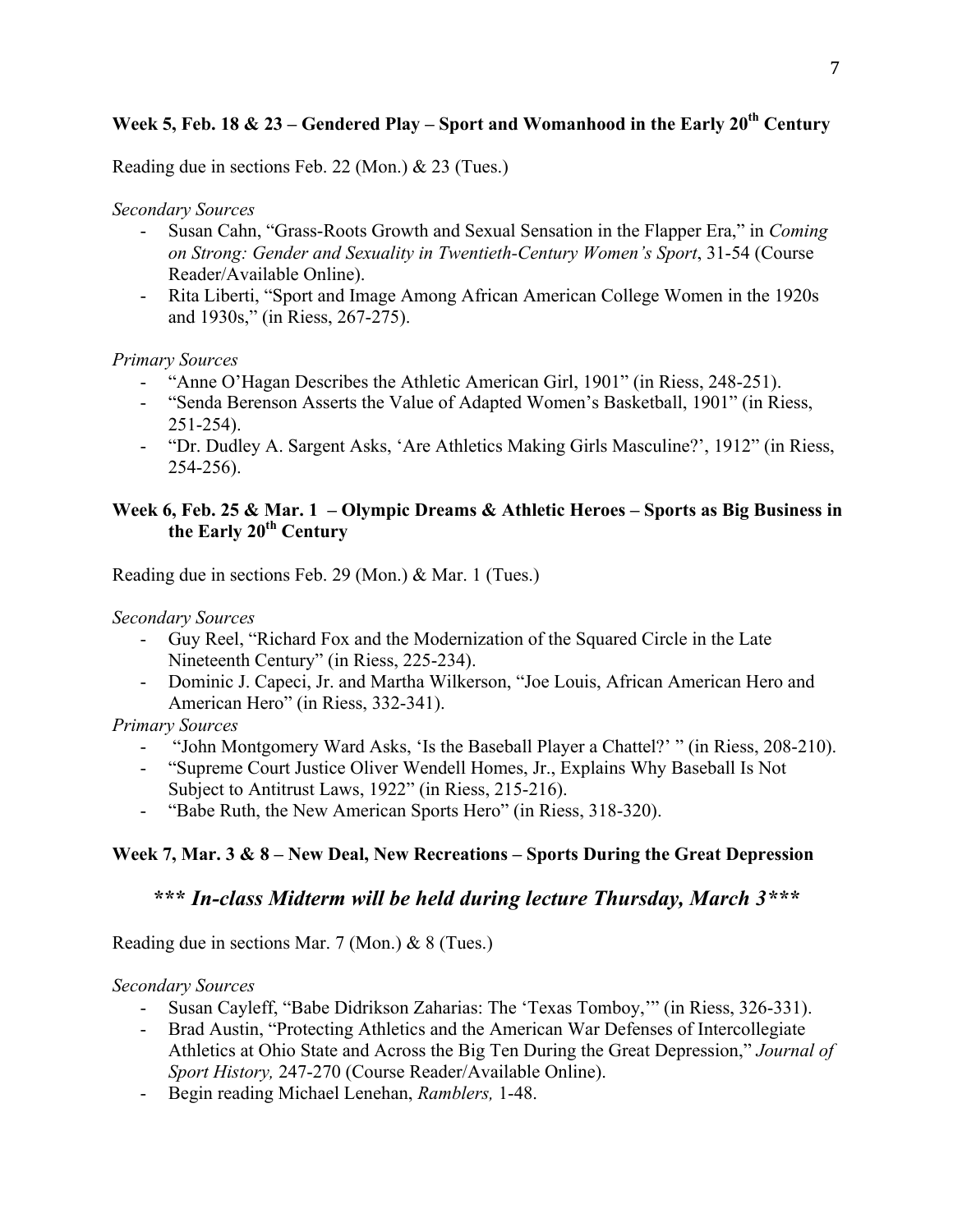## **Week 8, Mar. 10 & 15 – Sports, War, and American Identity During World War II & the Early Cold War**

Reading due in sections Mar. 14 (Mon.) & 15 (Tues.)

*Secondary Sources*

- Susan Cahn, "No Freaks, No Amazons, No Boyish Bobs: The All-American Girls Baseball League," in *Coming on Strong*, 140-163 (Course Reader/Available Online).
- Lenehan, *Ramblers,* 49-130.
- Watch *A League of Their Own* (Available Online).

## *Primary Sources*

- "Soldiers are Sports Minded," *What the Soldier Thinks* (Course Reader/Available Online).
- Frank Young, "Major Leaguers Fail to Drop Color Bar," *Chicago Defender* (Course Reader/Available Online).
- Robert M. Yoder, "Miss Casey at the Bat," *Saturday Evening Post,* August 22, 1942 (Course Reader/Available Online).

## **Week 9, Mar. 17 & 29 – "Baseball's Great Experiment" – Desegregation in Postwar U.S.**

## \*\*\* *Essay #1 Due at the Beginning of Lecture Thursday, March 17 \*\*\**

Reading due in sections Mar. 28 (Mon.) & 29 (Tues.)

*Secondary Sources*

- Lenehan, *Ramblers,* 131-204.
- Thomas Smith, "Civil Rights on the Gridiron: The Kennedy Administration and the Desegregation of the Washington Redskins," *Journal of Sport History,* 189-208 (Course Reader/Available Online).
- Jules Tygiel, "A Lone Negro in the Game: Jackie Robinson's Rookie Season," (in Riess, 384-390).

*Primary Sources*

- "Yankees President Larry McPhail's Plan to Discourage the Integration of Baseball, 1946," (in Riess, 380-381).
- "Jackie Robinson on the Struggles of his First Spring Training, 1946," (in Riess, 381- 384).

## **Week 10, Mar. 31 & Apr. 5 – California Bound – Sports Expansion in Suburban America**

Reading due in sections Apr. 4 (Mon.) & 5 (Tues.)

*Secondary Sources*

- Finish Lenehan, *Ramblers,* 205-284.
- Randy Roberts and James Olson, "The Impact of Roone Arledge on Televised Sports," *Winning is the Only Thing: Sports in American Society Since 1945,* 113-133 (Course Reader/Available Online).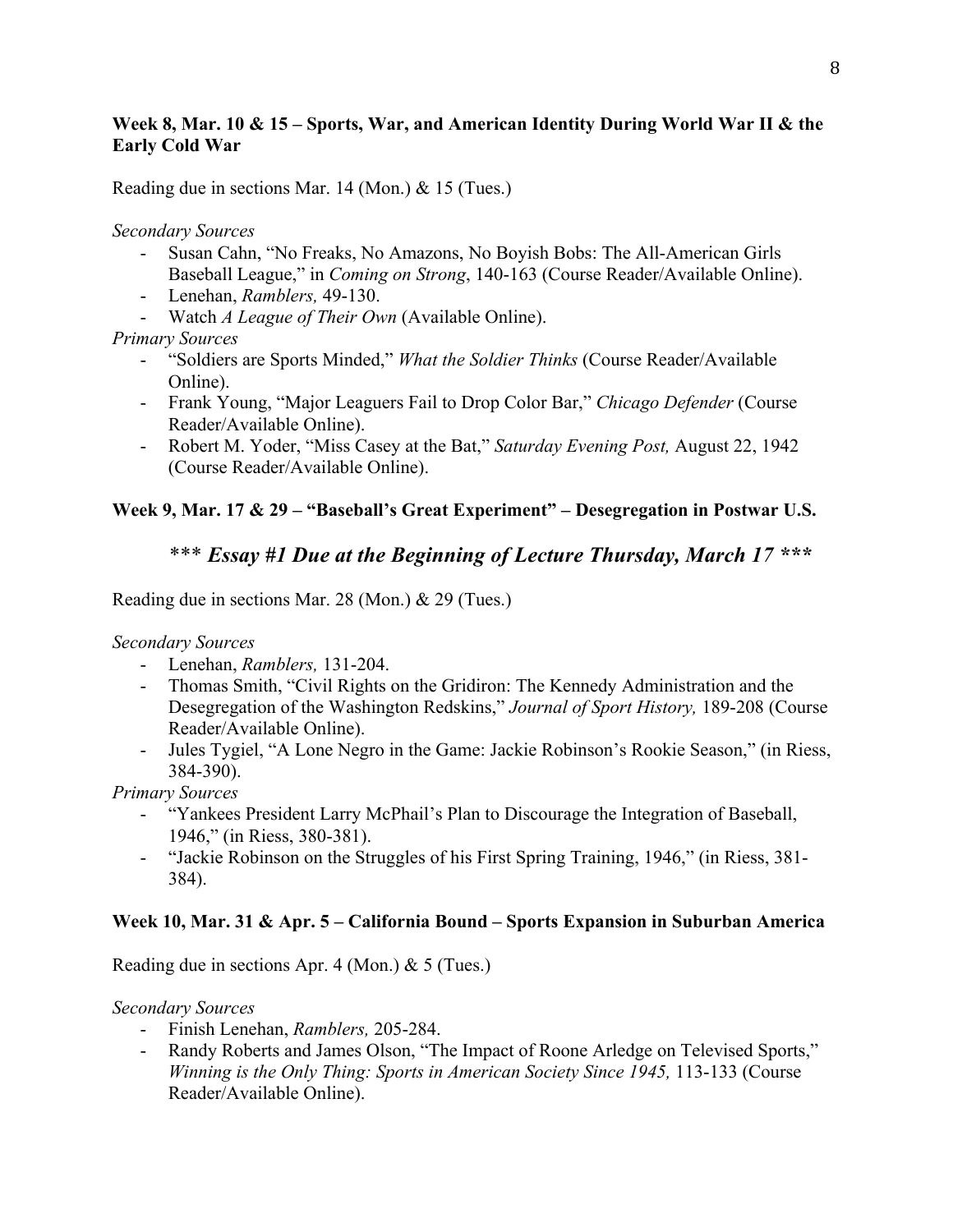- Watch *Chavez Ravine: A Los Angeles Story* (Available Online).

## *Primary Sources*

- "Norris Poulson Reveals How Los Angeles Got the Brooklyn Dodgers in 1958" (in Riess, 409-412).

## **Week 11, Apr. 7 & 12 – Politics and Protest – Sports & Black Radicalism in the '60s & '70s**

Reading due in sections Apr. 11 (Mon.) & 12 (Tues.)

## *Secondary Sources*

- Begin reading Michael Oriard, *Bowled Over,* 1-125.

## *Primary Sources*

- "The Thoughts of Muhammad Ali in Exile, c. 1967," (in Riess, 384-385).
- "Harry Edwards Reviews the Making of the Black Athletic Revolt, 1967," (in Riess, 385- 386).

## **Week 12, Apr. 14 & 19 – "A Well Paid Slave" – Free Agency & Labor Activism**

Reading due in sections Apr. 18 (Mon.) & 19 (Tues.)

## *Secondary Sources*

- Oriard, *Bowled Over,* 127-190.

*Primary Sources*

- "Justice Thurgood Marshall Dissents in the Curt Flood Case, 1972," (in Riess, 412-413).
- "The Arbitrator's Ruling in the Case of John A. Messersmith and David A. McNally and the Coming of Free Agency in 1975," (in Riess, 413-417).
- Jim Murray, "Baseball—An Age of Innocence Bent on Destruction," *Los Angeles Times,*  April 6, 1972, p. E1 (Course Reader/Available Online).
- Robert Lipsyte, "Revolt of the Gladiators," *New York Times,* January 5, 1970, p. 52 (Course Reader/Available Online).

## **Week 13, Apr. 21 & 26 – Gendered Play Pt. 2: Sports, Sexuality, and 2nd Wave Feminism**

Reading due in sections Apr. 25 (Mon.) & 26 (Tues.)

## *Secondary Sources*

- Ronald Smith, "Title IX and Government Reform in Women Athletics," (in Riess, 368- 376).
- Caroline Symons, *The Gay Games: A History*, 1-37 (Course Reader/Available Online).
- Watch *American Masters: Billie Jean King* (Available Online).

## *Primary Sources*

- "Billie Jean King Remembers Life as an Outsider in the 1950s and 1960s" (in Riess, 347- 351).
- "Baylor University Athletic Director Grant Teaff Criticized the Impact of Title IX on Intercollegiate Football, 1993," (in Riess, 355-357).
- "Brown University Sued for Violating Title IX, 1996," (in Riess, 357-359).